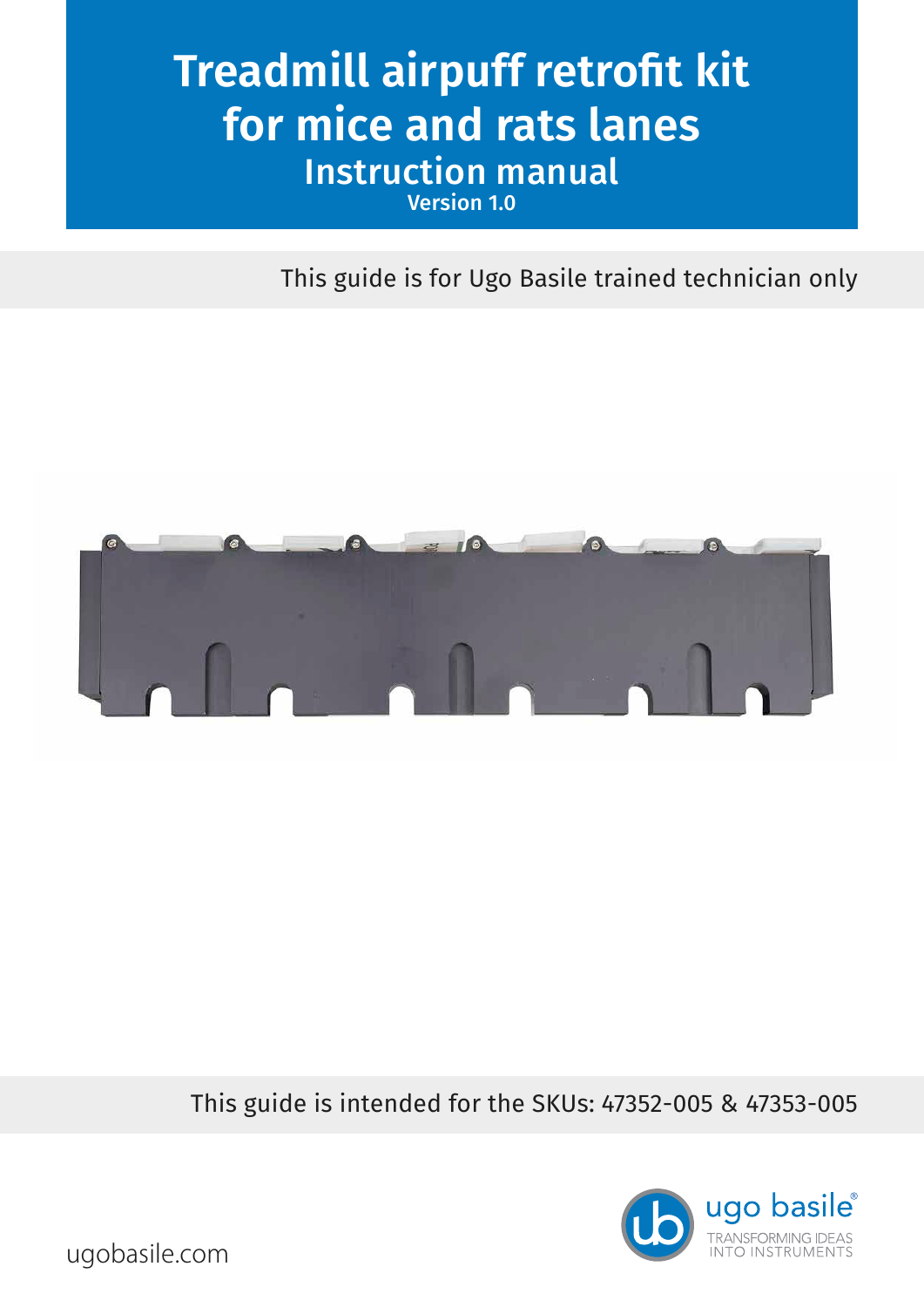### *SAFETY CONSIDERATIONS*

Although this instrument has been designed with international safety standard, this manual contains information, cautions and warnings which must be followed to ensure safe operation and to retain the instrument in safe conditions.

Service and adjustments should be carried out by qualified personnel, authorized by ugo basile organization.

Any adjustment, maintenance and repair of the opened instrument under voltage should be avoided as much as possible and, when inevitable, should be carried out by a skilled person who is aware of the hazard involved.

Capacitors inside the instrument may still be charged even if the instrument has been disconnected from its source of supply.



## Your science, our devices More than 35.000 citations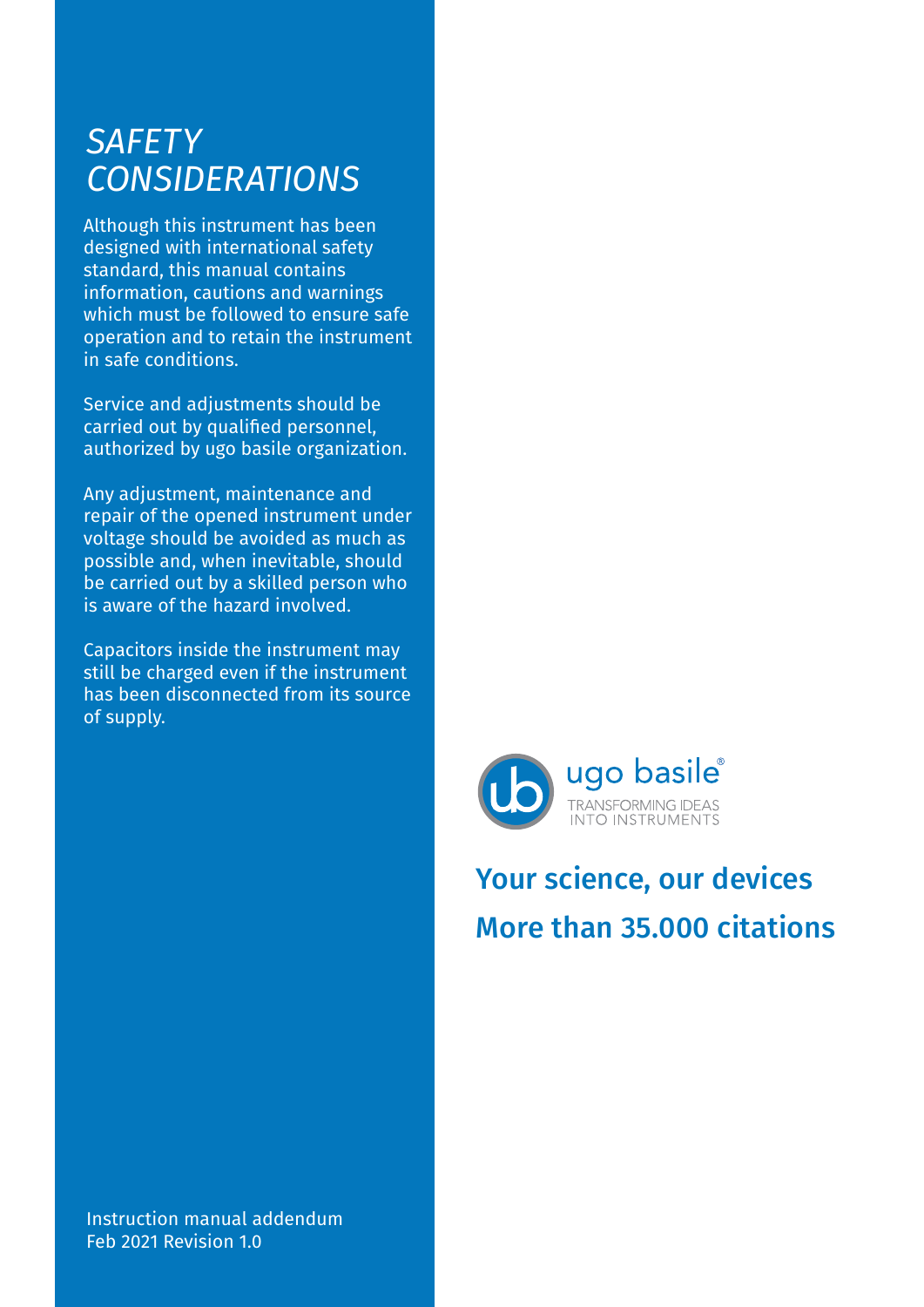- **• ATTENTION: THIS PROCEDURE HAS TO BE DONE BY A UGO BASILE TRAINED TECHNICIAN**
- This manual will guide You to modify the assembly partition lane of the Ugo Basile Treadmill to be compatible with the Treadmill Air-Puff option, rat and mice version.
- While Ugo Basile Treadmill lane assembly prior the serial number 1269U20 are NOT compatible with the Treadmill Air-Puff option You need to apply this modification kit to use Your Ugo Basile Treadmill with the Ugo Basile Treadmill Air-puff option.
- If Your Treadmill has a serial number in the range from 0331U17 and to 1269U20 (included) and if You want to use the Treadmill Air-Puff option YOU MUST APPLY THE MODIFICATION KIT.
- If Your Treadmill has a serial number bigger 1269U20 YOU DO NOT NEED TO APPLY THE MODIFICATION KIT



Before (Original mice lane assembly)



After (Air-puff option mice lane assembly)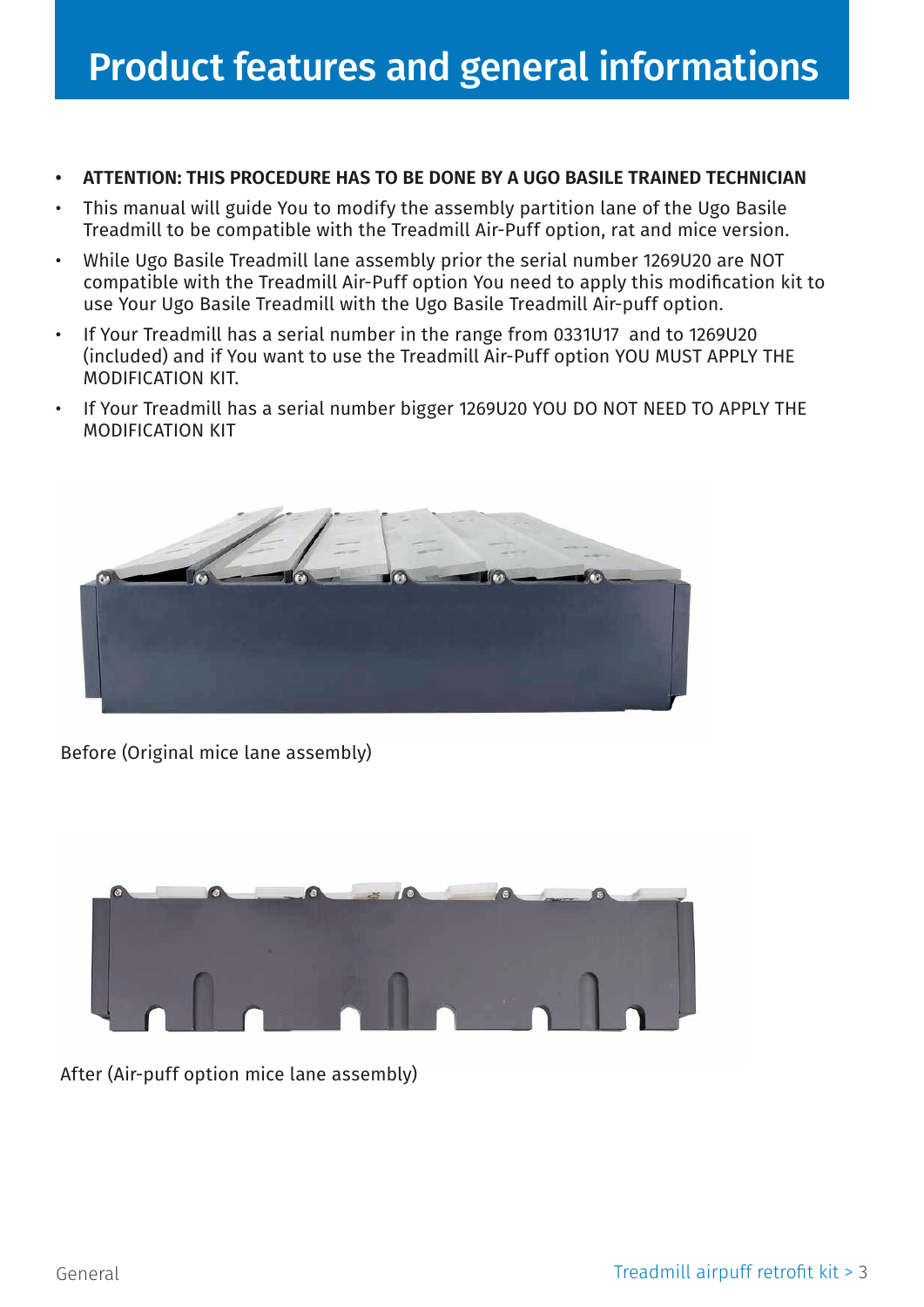



### Check list

#### SKU 47353-005 Treadmill airpuff Retrofit Kit for mice Lane

Contain: 06 screws 3 x 20 TBEI (Inserted in the PVC plate) 01 Allen key 2 mm 04 screws 5 x 14 TCEI 01 Allen key 4 mm 01 PVC front partition PVC lane plate



#### SKU 47352-005 Treadmill airpuff Retrofit Kit for Rats Lane

Contain: 03 screws 3 x 20 TBEI (Inserted in the PVC plate) 01 Allen key 2 mm 06 screws 5 x 14 TCEI 01 Allen key 4 mm 01 PVC front partition PVC lane plate

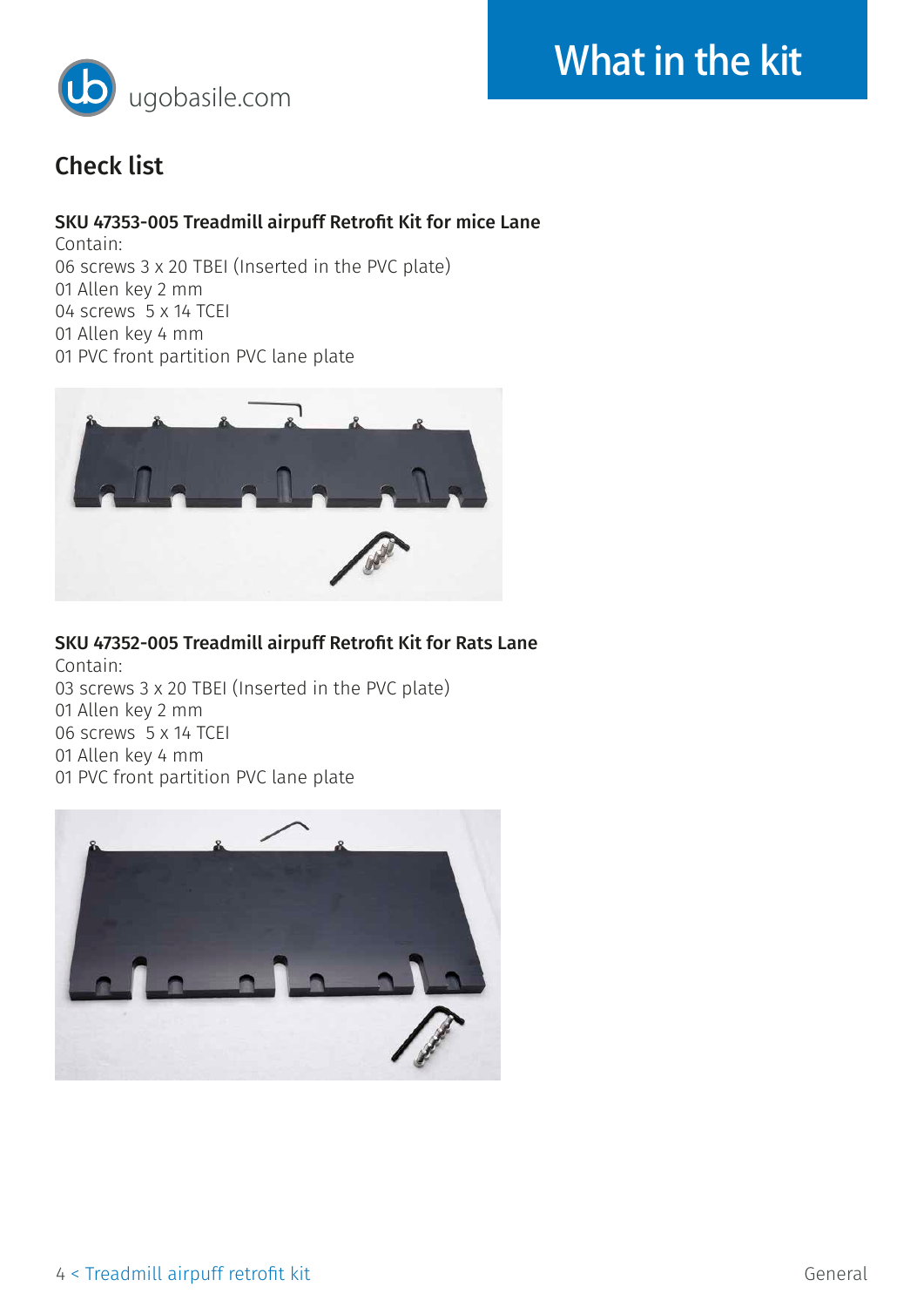#### SKU 47353-005 Treadmill airpuff Retrofit Kit for mice Lane

- 1. Remove the upper partition assembly lane from Your Treadmill, just lift it up (no tools are required) and place it on a flat surface to work with.
- 2. Place the front part of the lane assembly facing You (the part close to the shock assembly).
- 3. Using the provided Allen key 2 (the smallest one of the two key provided), remove the 6 screws that fix the 6 transparent lane covers.
- 4. Gently remove one by one, each transparent lane covers, sliding it from the rear fix, just pulling it towards You.
- 5. Gently remove all the 5 Gray PVC lane dividers, just pulling it up
- 6. Remove the 4 (2 left side & 2 right side) screws using the bigger Allen key provided (size 4).
- 7. Gently remove the Gray front PVC plate
- 8. Take the new Gray PVC plate provided with the kit and place it where the old one You just remove were and align the side holes.
- 9. Using the provided 4 screws 5 x 14 TCEI (the biggest ones) or using the just removed ones, fix the plate to the lane assembly, do not tight this screws now.
- 10. One by one insert each transparent lane covers, pushing it into the rear screws first than fix it to the front plate with the provided,already inserted screws. This screws need to be tighten but not to much, pay attention to do not broke it.
- 11. One by one insert the 5 Gray PVC lane dividers. Pay attention to the divider shape the highest part to the front and align it on the guides.
- 12. Place the entire lane assembly over Your treadmill, pairing the fixing holes. Once the lane assembly is in place over the Treadmill tight the 4 side screws that fix the front Gray PVC plate You just replaced. This need to be done to ensure an easy lane assembly mount/de-mount, while using the Treadmill.